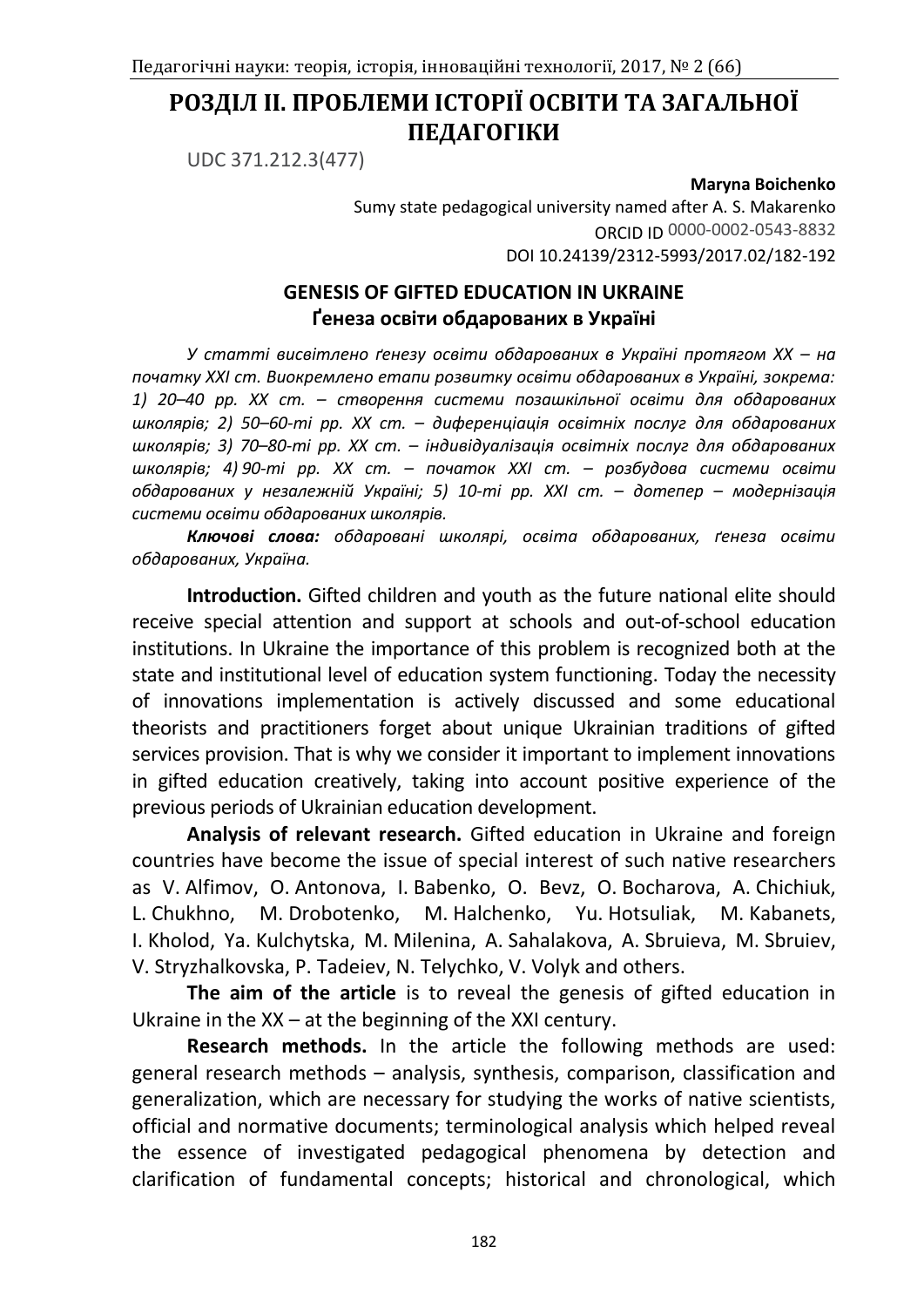enabled to explore in a historical perspective the theoretical and practical approaches to gifted education in Ukraine.

**Results and their discussion.** It should be noted, that gifted children and youth have always gained the attention of Ukrainian society, but, unfortunately, not always their outstanding abilities were addressed properly. However, even in the times of Kievan Rus in the monastery schools and princely courts teaching students choral singing became traditional. First schools-gymnasiums of the XVI–XVII centuries gave the opportunity to reveal the potential not only of intellectually and academically, but also of musically and artistically gifted students, as the latter had the opportunity to study mathematics, astronomy, languages, music, singing and drawing.

Taking into account the fact that the first institutionalized attempts to provide educational services to gifted children and youth were implemented in Ukraine in the 20–40-ies of the XX century, we consider it appropriate to highlight genesis of gifted education in Ukraine, since the 20-ies of the XX century, because it was the time of radical changes in political and territorial structure of our country, in particular formation of the Ukrainian SSR and its entrance into the Soviet Union. We have outlined the following stages: 1) 20– 40-ies of the XX century – creation of non-formal education system for gifted students; 2) 50–60-ies of the XX century – differentiation of educational services for gifted students; 3) 70–80-ies of the XX century – individualization of educational services for gifted students; 4) 90-ies of the XX century – the beginning of XXI century – development of the system of gifted education in independent Ukraine; 5) 10-th of the XXI century  $-$  till nowadays  $$ modernization of the education system for gifted students. It should be emphasized that in the development of this periodization we were guided by both external (political, socio-economic and cultural changes in the life of Ukrainian society) and internal criteria (essential changes in gifted education).

Highlighting the first stage (20–40-ies of the XX century) of gifted education development in Ukraine, we consider it appropriate to note that its theoretic basis had become the achievements of scientists-psychologists that relied on the traditions of psychological science of the late XIX – early XX century. However, creation of the new state provided for the revision of the methodological foundations and ways of development of psychological science in line with the new Soviet psychology. The need for a revision of the leading pre-revolutionary psychological discoveries of science and their combination with the theory of Marxism led to the emergence of a number of schools, whose views were radically different. Among a number of problems that attracted attention of the scientists-psychologists, who continued the tradition of pre-revolutionary psychological science, and the latter-day psychologists-Marxists, the development of talent had become the subject of increased interest of P. Blonskyi, V. Ekzempliarskyi, L. Vyhotskyi and others.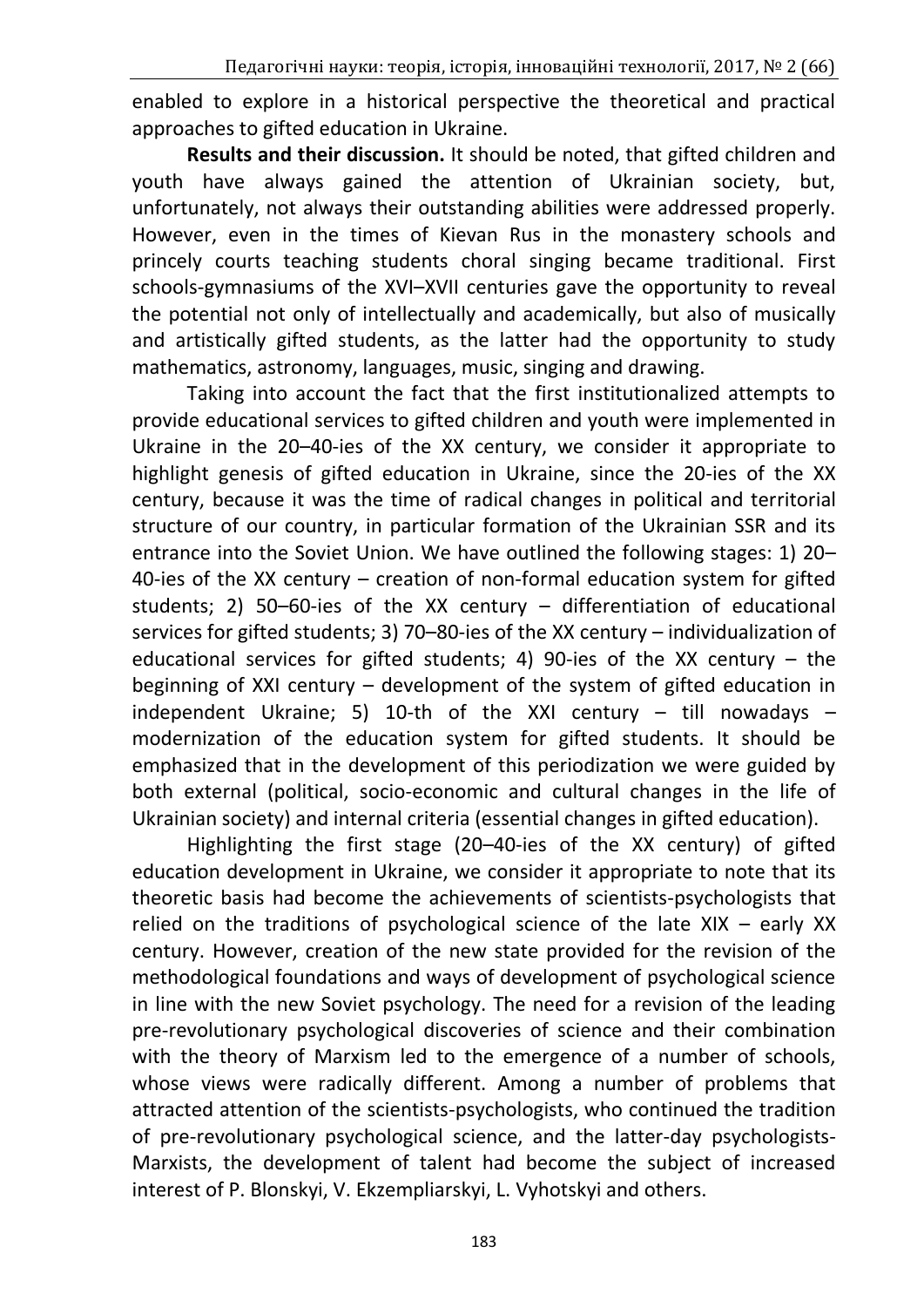Exploring the issue of giftedness, L. Vyhotskyi expressed the idea that talent, so as the character, is not a static, but a dynamic formation, the development of which is contradictory. This understanding of giftedness allows considering it, as well as defectiveness as two different consequences of the process of compensation – as plus- and minus-giftedness. The researcher put forward new at that time idea that giftedness was not a homogeneous individual, but a complex entity consisting of a number of features and elements that were in complex structure and had complex relationships. Analyzing the relations between giftedness and cultural development of the child, L. Vyhotskyi argued that, on the one hand, cultural development had a tendency to leveling of individual bursts of natural talent, and on the other – to increase the scale and expansion of dissociation of various degrees of giftedness. In other words, the dispersion of giftedness of animals and children was greater than adult, civilized people, but at the same time culture, affecting endowments, increased the dissociation of the extremes (retarded children, for example, could not even learn to write and count, and talented reach the heights in science and expand its horizons) [10].

It should be emphasized that the distinctive feature of this stage of gifted education development was formation of a network of extracurricular educational establishments of different directions, including houses of pioneers, in the frames of which worked the following sections (technology; naturalistic, physical education and sports; art education; local history and tourist work) [6], child development centers, scientific societies.

The most common out-of-school institutions for children were: kindergartens, playgrounds, libraries, museums, clubs, reading rooms, summer colonies, drama societies, theatres, and evening schools of political education. The most numerous were children's homes, that were divided into: closed and open (homes for teenagers, youth and unemployed, children's collectors, reading rooms, etc.); national (Ukrainian, Russian, Jewish, Polish) and international [11].

In terms of industrialization, characteristic feature of this stage became increasing attention to technical literacy. In particular, the necessity to resolve the contradiction between the need for the development of new industries in the early 20-ies of the XXth century and shortage of technical personnel of the required direction had led to changes in the state educational policy of the time, provided, above all, the establishment of technical societies, which were to carry out labor training of pupils, which consisted in the acquisition of theoretical knowledge and practical skills. The embodiment of the principle of Polytechnic education in extra-curricular activities, according to A. Bieloshytskyi, reflected in the creation of the public profile out-of-school institutions – children's technical stations [2].

In addition to technically gifted, creatively and artistically gifted students could demonstrate their high abilities under conditions of out-of-school institutions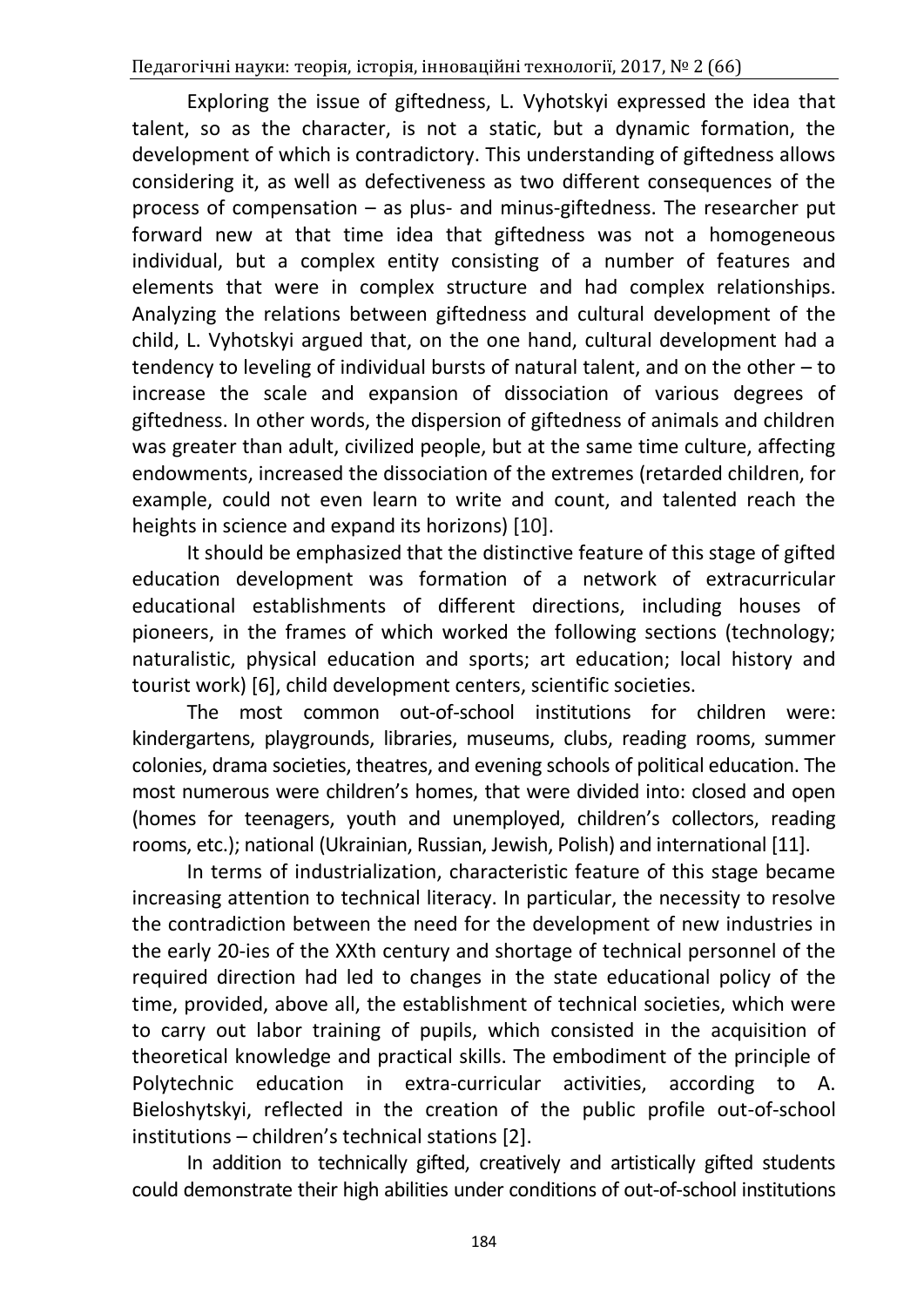and groups. Wide popularity gained circles and clubs of young journalists, which gave students the opportunity to show their ability to publicize [4].

Work with intellectually gifted youth was carried out in scientific circles. It should be noted that organization of scientific groups of the out-of-school education institutions, a network of which was formed during the researched stage, had become a prerequisite for the creation of the Minor Academy of Sciences of Ukraine (MAS), which in modern conditions is a unique form of pedagogical support of gifted children and youth of school age.

So, the first stage of gifted education development in Ukraine was marked by radical socio-political and socio-economic changes that had determined vector of that development. Characteristic features of this stage can be considered: intensification of research in the field of psychology of giftedness; formation of a network of extracurricular educational establishments of different directions; polytechnization of the system of adult education, which gave the opportunity to reveal creative potential of technically gifted students (20–30-ies of the XX century); restoring the system of school education in the postwar years.

Revealing the second stage of gifted education development in Ukraine – differentiation of educational services for gifted students (50–60-ies of the XX century), we consider it appropriate to emphasize that the dramatic changes in the content and structure of general secondary, vocational and higher education occurred with the adoption by the Supreme Council of the USSR in December 1958 of the Law "On strengthening of communication of school with life and further development of the public education system in the USSR" that marked the beginning of a number of structural reforms in the country [8]. The main purpose of the Law was the unity of mental and physical labor, which should greatly accelerate the development of all the aspects of not only material production, but also of spiritual activity of the working masses, which opened up unlimited scope for the full development of the personality [8]. The main innovations provided by the law in the field of secondary education were: introduction in the Soviet Union, instead of compulsory seven-year compulsory eight-year education; defining the types of education institutions providing complete secondary education: a) schools for working and rural youth; b) secondary general education labor polytechnic schools with production training; c) technical and other special schools; expanding the network of boarding schools and extended-day groups, etc. [8]. It should be noted that the corresponding Law was also adopted by Verkhovna Rada of the Ukrainian SSR on 17 April 1959.

The possibility of better realizing the potential of intellectually and academically gifted students appeared in the late 60-ies of the XXth century with the introduction into educational process of secondary schools extracurricular activities. Although the first attempts of the optional study of separate subjects at students' choice were made in the schools after the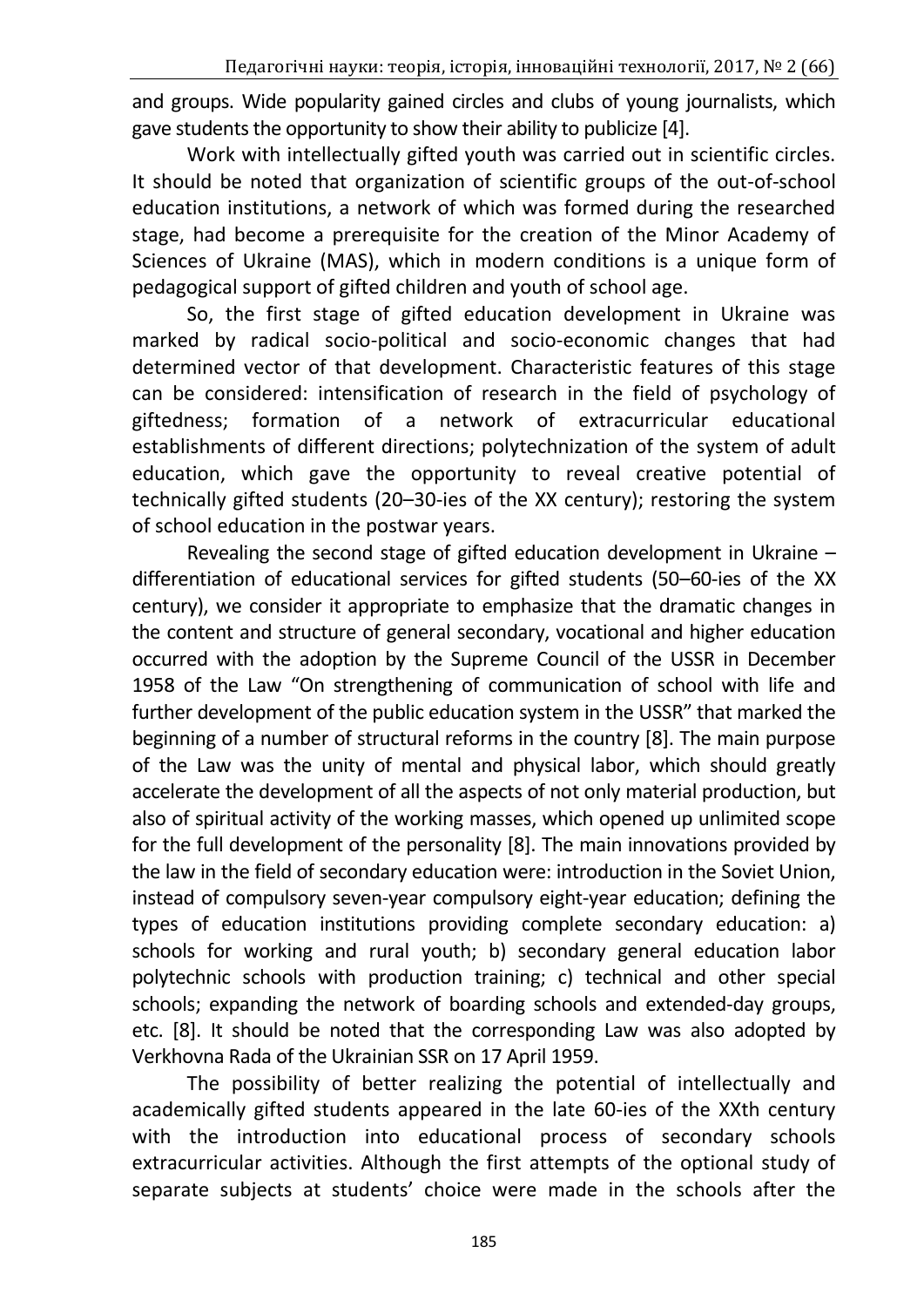publication of the Law "On strengthening of communication of school with life and further development of the public education system in the USSR", this type of the educational process organization began to develop after the Decision of the CPSU Central Committee and USSR Council of Ministers dated 10 November 1966 "On measures for further improvement of secondary school", which proclaimed that "in order to deepen the knowledge of Physics and Mathematics, Sciences and Humanities, as well as develop versatile interests and abilities of students elective classes for students should be carried out in schools, starting with grade VII [1].

If development of intellectually, academically and technically gifted students was carried out in the framework of secondary schools, revealing potential of children and youth with other types of giftedness became the task of the system of out-of-school education, in which, by the way, could improve their skills either intellectually and academically or technically gifted students.

Concluding on this stage, we'd like to note that its beginning was marked by the need to restore and improve further the system of public education that is why education of gifted students was not a priority of educational policy of the time. However, in the late 50-ies – early 60-ies of the XX century appeared the opportunity to reveal the potential of gifted students in the framework of general secondary and out-of-school education.

The third stage of gifted education development (70–80-ies of the XX century) – individualization of educational services for gifted students – was marked by the introduction of individual approach in education, a prerequisite of which was the Directive of the XXIV Congress of the CPSU in which the need to improve further training and Communist education of students and their preparation for life was declared. One of the most important conditions for successful solution of the defined problem was identified a systematic study of age and individual peculiarities of students, as had been mentioned in the decision of the Collegium of the Ministry of education of the USSR "On the determination of individual characteristics of students" from 19.04.1971. According to this document, school principals and teachers had to pay attention to the need of significant improvement of the state of the study of the students' individual peculiarities, their aptitudes, abilities, interests and wide use of the results of this study in the educational process. The decision also intended introduction, since 1971/72, of mandatory preparation for the end of the academic year of the pedagogical characteristics to students in all classes in which, in addition to the objective data on the student, should be reflected the level of general development, abilities, aptitudes, interests, and professional orientation, attitude to learning, socially useful work, execution of public orders, students' behaviour [7].

During the specified period new institutions that provided educational services to gifted children, including special schools for exceptionally gifted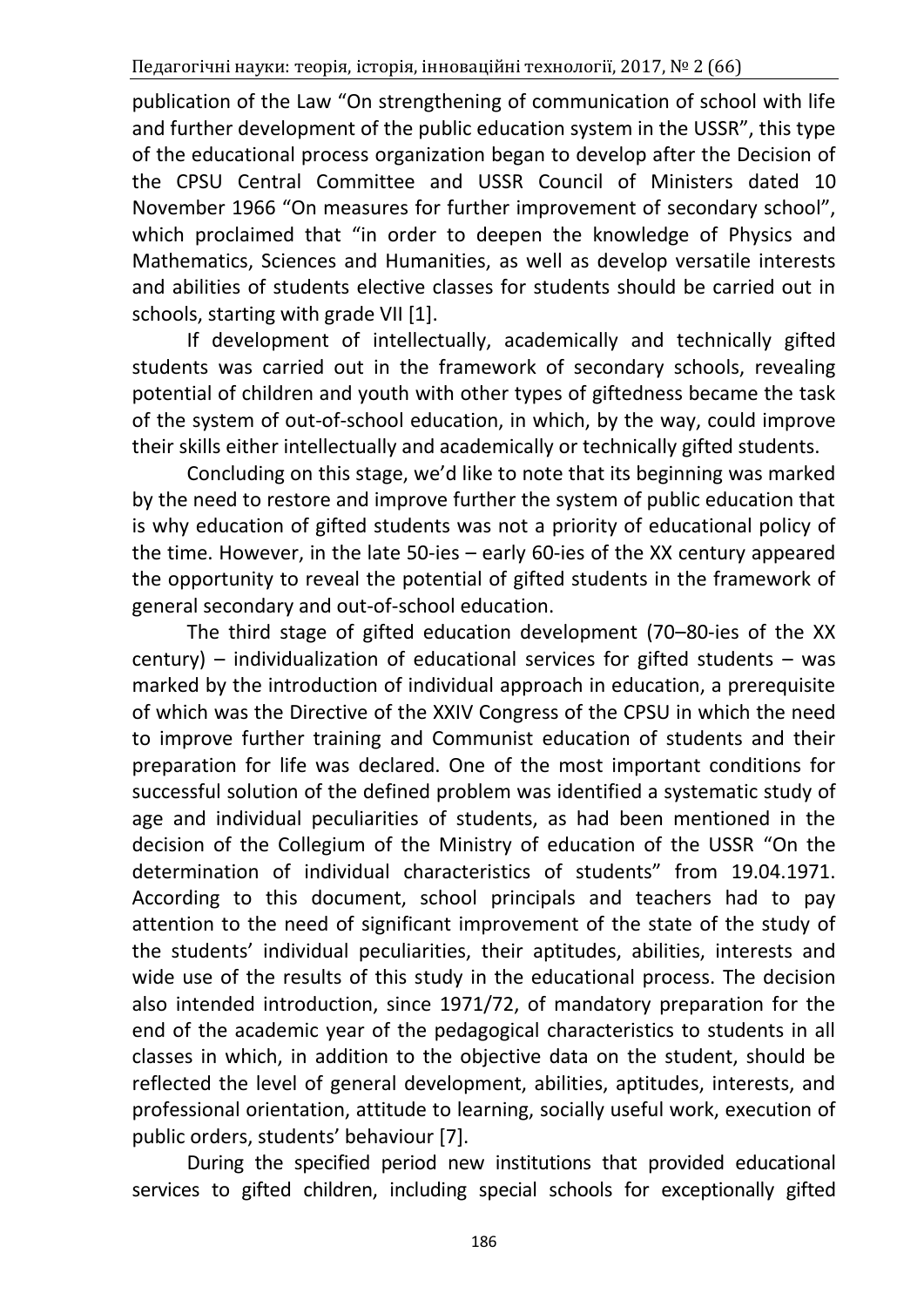children as well as schools and classes with in-depth theoretical and practical study of individual subjects, were created on the basis of "Regulations on schools and classes with in-depth theoretical and practical study of separate subjects" from 05.05.1974, approved by the Minister of education of the Ukrainian SSR. These schools should provide in-depth mastery of the students knowledge and skills in major academic disciplines, employment and training, development of creative abilities, depending on their interests and inclinations [5].

In addition to new types of education institutions which provided intellectually and academically gifted students with the opportunity to develop their abilities, educational services for this category of students continued to be offered through the elective courses, schools of young mathematicians and physicists at the universities, offices of MAS and other out-of-school institutions.

In particular, during the 70–80ies continued to be created on the example of MAS "Seeker" models of work organization with intellectually gifted students in a number of regional centers of Ukraine (Kyiv, Lviv, Odessa, Vinnitsa, Rovno, Kharkov, Donetsk, Dnepropetrovsk).

So, we can state that the defining characteristics of this stage are: increased attention of authorities to the provision of educational services for gifted students based on their individual abilities, interests and aptitudes; creating new types of education institutions and opening of specialized schools and classes for gifted children and youth; expansion of the network of extracurricular educational establishments of different directions.

Together with the independence of Ukraine began a new, fourth stage of gifted education development (90-ies of the XX century – beginning of the XXI century) that marked the change of ideological orientations and political structure of the country.

Since the early 90-ies of the XXth century the provision of special educational services for gifted students had been carried out at specialized schools, gymnasiums, lyceums, collegiums, as well as at different types of education institutions and associations.

Agreeing with O. Bocharova's statement we'd like to note that innovation of this period was creation of schools at higher education institutions. The first institution of such a type was the Lyceum at Donetsk national university which was the first Ukrainian-language Lyceum in Eastern Ukraine [3]. We'd like to note in this context that from 1999 to 2007 at Sumy state pedagogical university named after A. S. Makarenko also functioned multidisciplinary Lyceum for gifted students.

In addition to these types of education institutions for preparing the most gifted children to study at higher school were also established general educational specialized sanatorium boarding institutions in all regions of Ukraine. In the context of our study, taking into account the centralized nature of education management, which does not imply significant differences in the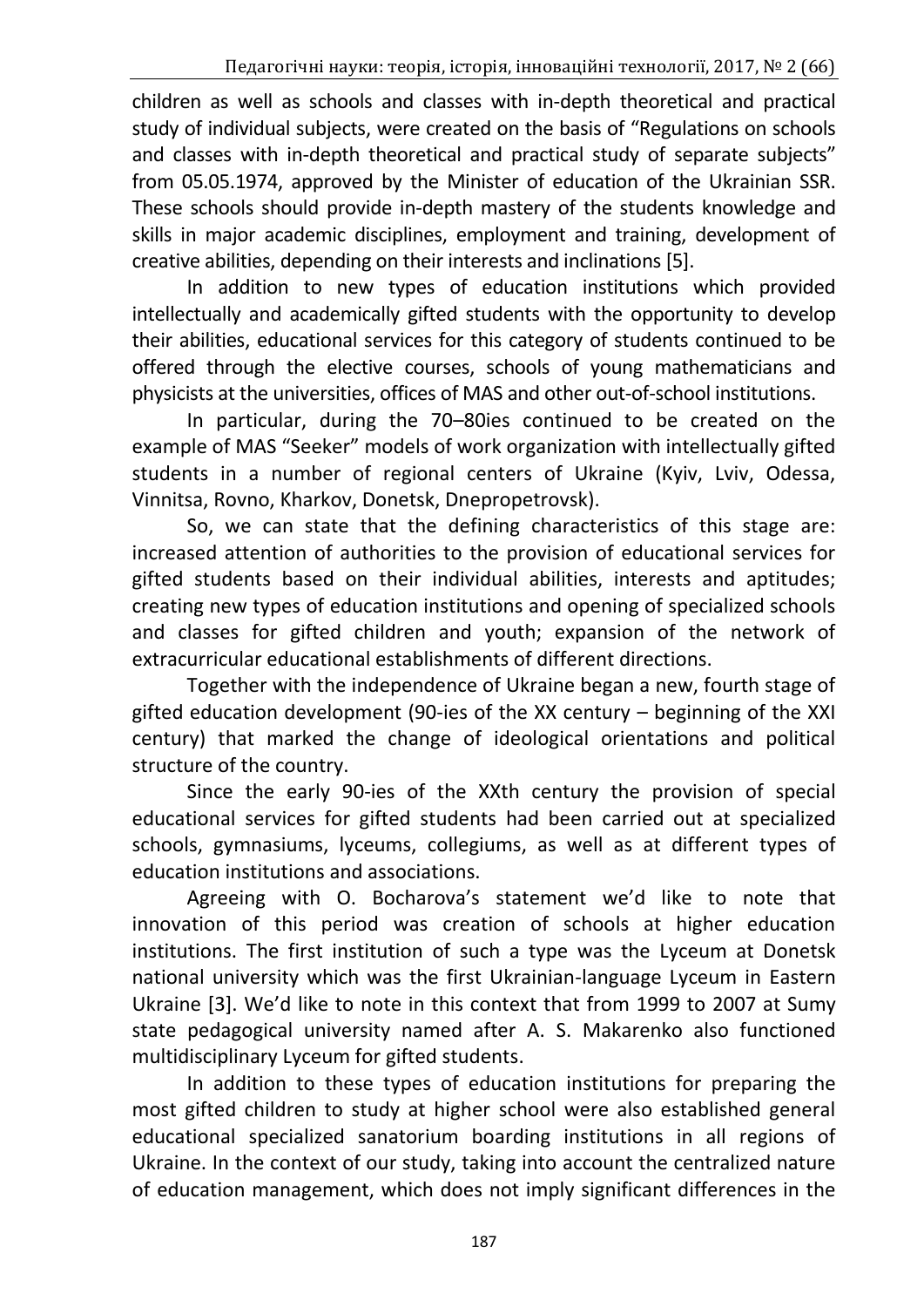functioning of state education institutions, we consider it expedient to dwell on the activities of CESRC "Sumy regional gymnasium-boarding school for talented and gifted children", created in 2005 [13]. The main task of CESRC "Sumy regional gymnasium-boarding school for talented and gifted children" is search, selection, support and assistance in developing abilities of each child, especially from rural areas. On 01.09.2015 12 profile 8–11 grades enrolled 256 students from 18 cities and districts of the region in the following areas: physicalmathematical, chemical-biological, historical, and Ukrainian philology [9].

At the fourth stage regulatory support of gifted and talented students was carried out in the frames of Presidential programs. Thus, the most active work with gifted school children and youth had been started with the adoption of the presidential decrees "On additional measures for state support of gifted youth" and "About the program of work with talented youth for 2001–2005". The Program was aimed at creation of favorable conditions for the creative potential development, the search of support and stimulation of the intellectually and creatively gifted children and youth, self-creative personality in modern society [12]. The program of work with talented youth, carried out during 2001–2005, can be divided into three parts: 1) scientific and methodological support, 2) identification and training of talented youth; 3) social protection of this category.

So, summing up the consideration of the fourth stage of gifted education development, we can state that despite considerable advances in providing gifted students with educational services, a number of unresolved issues remained, in particular: insufficient regulatory and legal support of the process of educational services provision and socio-pedagogical support of gifted students, as declared in the analyzed state documents, the provisions have remained slogans on paper; inefficiency of the system of gifted and talented children and youth identification; pedagogical support in the schools is available only for intellectually and academically gifted students, while students who have outstanding abilities and talents in other areas, don't find this support within the school and must attend out-of-school education institutions. Besides, taking into account reducing the number of state primary schools and increase in the number of private where tuition fees are too high for low-income families and families with many children, not all gifted and talented students have the opportunity to reveal their potential and develop skills.

Turning to the modern stage of gifted education development (10-ies of the XXI century – till nowadays) – modernization of the system of gifted education, we should note that despite radical changes in the presidential policy in different socio-economic spheres and structural reforms in the education system at different levels of its functioning, crucial decisions on gifted education have not been taken yet.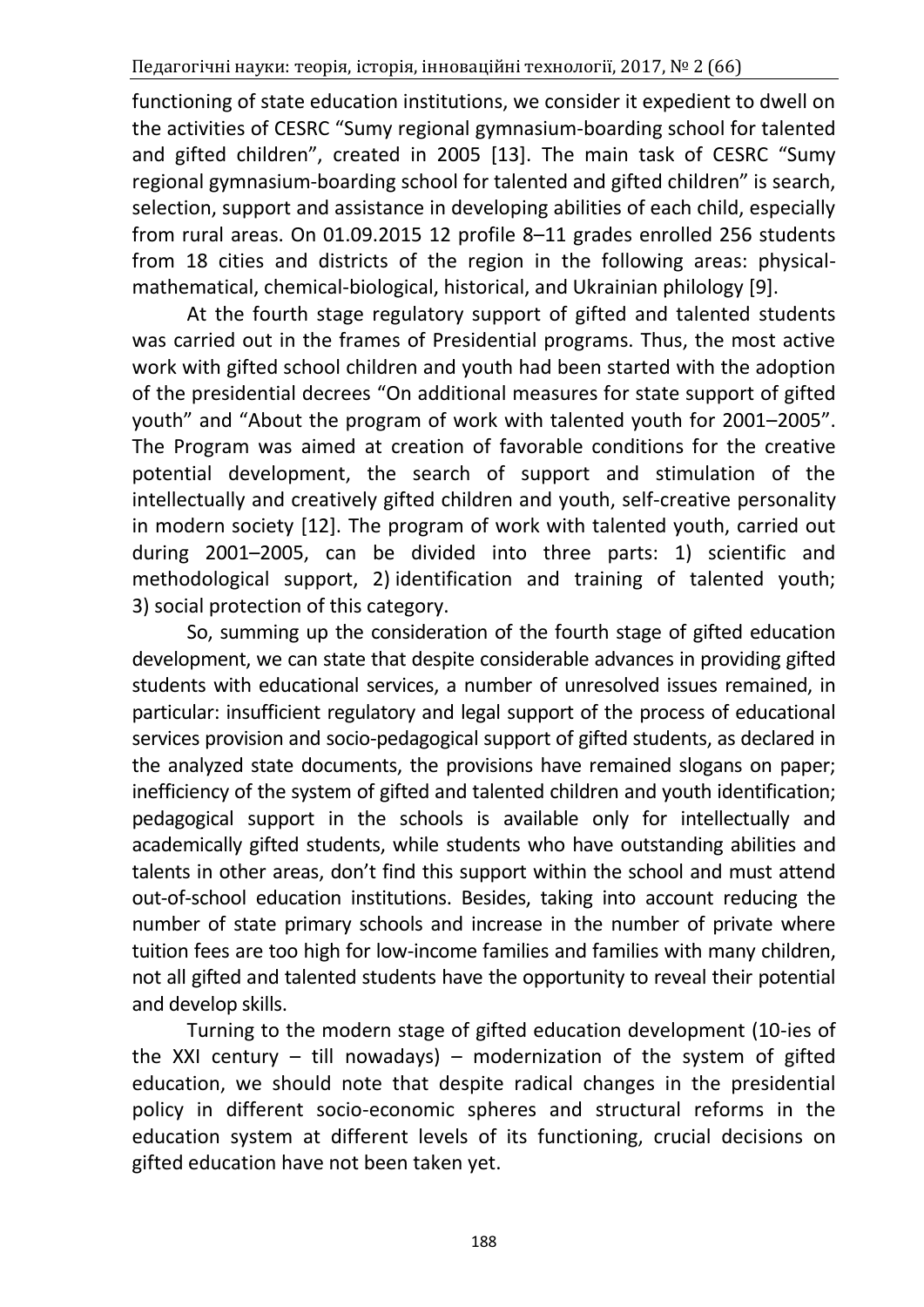A significant role in the development of MAS played the decree of the President of Ukraine № 927/2010 dated 30.09.2010 "On measures on development of the system of identification and support of gifted and talented children and youth", which intensified the process of forming a network of regional academies of sciences for young students. The decree also granted Ukrainian state center the National status "Minor Academy of Sciences of Ukraine".

Today, the national center "Minor Academy of Sciences of Ukraine" is the institution which performs state functions for the search, development and support of gifted and talented students. Annually, the NC "Minor Academy of Sciences of Ukraine" helds about 30 events of all-Ukrainian scientificmethodological direction and more than 40 events for gifted students. It introduces new educational projects, including international. Each year a growing number of children are involved in research activities of MAS, in 2014 – more than 250 thousand talented students from across the country.

Important role in supporting young talents is played by the Institute of a gifted child, established by the Ministry of education and science of Ukraine in accordance with the decision of the Presidium of the Academy of pedagogical Sciences of Ukraine. Perspective directions of work of the Institute are developing conceptual foundations and formation of state policy in the sphere of youth support. It should be emphasized that Institute of a gifted child has a website describing its work. A newly established Institute at this stage takes an active part in the implementation of the above mentioned governmental programs, expanding academic cooperation with institutions of higher education, carries out scientific-methodological conferences, liaises with schools, out-of-school institutions, public organizations, invites famous teachers and psychologists for conducting seminars and master-classes.

Among the main competitive forms of young researchers should be noted widely spread in Europe international mathematical competition "Kangaroo" and all-Ukrainian student competitions in Physics "Lion" and Sciences "Kolosok".

So, the present stage of gifted education development in Ukraine still continues and it's too early to make conclusions about the main achievements of this period. The characteristic features of the modern stage are: development of international cooperation in the sphere of gifted education; implementation of innovations in this sphere, in particular STEM-education; creation of national agencies on gifted education.

**Conclusions.** Having studied the genesis of gifted education in Ukraine allowed coming to the conclusion that our country has unique achievements in this sphere, namely: the developed system of out-of-school education which helps reveal the potential of students with different types of giftedness; activity and achievements of Minor Academy of Sciences of Ukraine, etc. At the same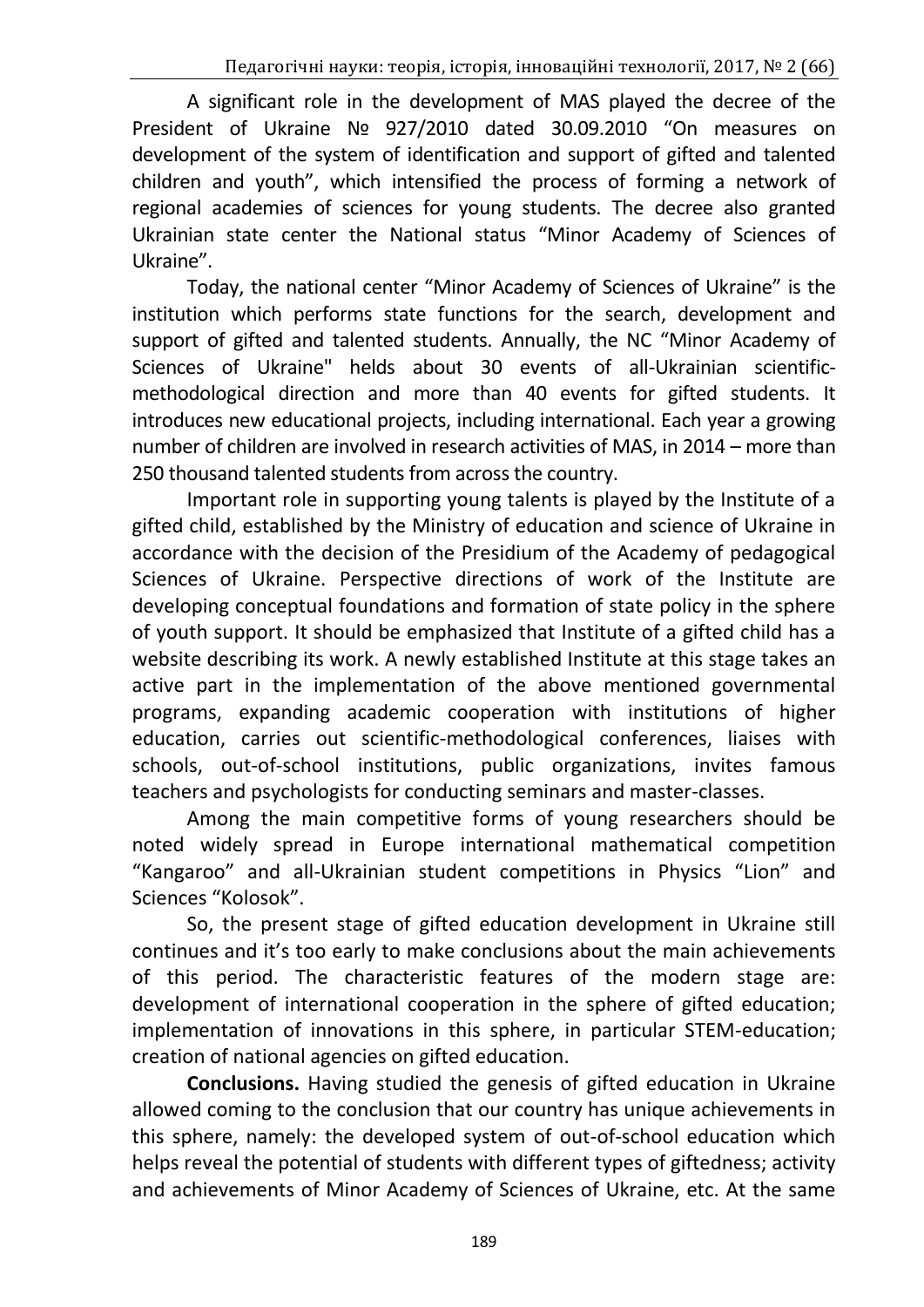time the system of educational services provision at Ukrainian general secondary schools is imperfect and biased. In this context important is the study of foreign experience and implementation of its positive conceptual ideas in practice of the native schools. It can be a **perspective for further research**.

### **LITERATURE**

1. Базык А. И. Факультативные занятия в системе довузовской подготовки старшеклассников (практико-ориентированный подход) / А. И. Базык // Наука и современность. – Минск, 2012. – С. 105–111.

2. Бєлошицький О. О. Трудова підготовка учнів у позашкільних закладах України 20– 30 рр. ХХ століття / О. О. Бєлошицький // Молодь і ринок. – 2010. – № 6 (65). – С. 70–74.

3. [Бочарова О. А.](http://www.irbis-nbuv.gov.ua/cgi-bin/irbis_nbuv/cgiirbis_64.exe?Z21ID=&I21DBN=REF&P21DBN=REF&S21STN=1&S21REF=10&S21FMT=fullwebr&C21COM=S&S21CNR=20&S21P01=0&S21P02=0&S21P03=A=&S21COLORTERMS=1&S21STR=Бочарова%20О$) Особливості педагогічної підтримки обдарованих учнів в Україні / О. А. Бочарова // [Наукові праці Донец. нац. техн. ун](http://www.irbis-nbuv.gov.ua/cgi-bin/irbis_nbuv/cgiirbis_64.exe?Z21ID=&I21DBN=REF&P21DBN=REF&S21STN=1&S21REF=10&S21FMT=fullwebr&C21COM=S&S21CNR=20&S21P01=0&S21P02=0&S21P03=TJ=&S21COLORTERMS=1&S21STR=Наук.%20пр.%20Донец.%20нац.%20техн.%20ун-ту.%20Сер.%20Педагогіка,%20психологія%20і%20соціол)-ту. Сер. Педагогіка, [психологія і соціол](http://www.irbis-nbuv.gov.ua/cgi-bin/irbis_nbuv/cgiirbis_64.exe?Z21ID=&I21DBN=REF&P21DBN=REF&S21STN=1&S21REF=10&S21FMT=fullwebr&C21COM=S&S21CNR=20&S21P01=0&S21P02=0&S21P03=TJ=&S21COLORTERMS=1&S21STR=Наук.%20пр.%20Донец.%20нац.%20техн.%20ун-ту.%20Сер.%20Педагогіка,%20психологія%20і%20соціол)oгія. – 2011. – Вип. 10. – С. 6–11.

4. Гавеля О. М. Проблема історичної спадкоємності у збереженні та трансляції культурних цінностей [Електронний ресурс] / О. М. Гавеля // Актуальні проблеми історії, теорії та практики художньої культури. - Режим доступу http://www.nbuv.gov.ua/old\_jrn/soc\_gum/api/2012\_28/17.pdf.

5. Гарбич О. Особистісно орієнтовані технології в педагогічній роботі з обдарованими дітьми / О. Гарбич // Молодь і ринок. – 2006. – № 2. – С. 44–47.

6. Григорова Л. С. Організація соціально-педагогічної діяльності з обдарованими дітьми в Україні (перша половина ХХ ст.) : дис. канд. пед. наук : спец 13.00.01 – загальна педагогіка та історія педагогіки / Григорова Л. С. – Харків, 2012. – 272 с.

7. Григорова Л. С. Організація соціально-педагогічної роботи з обдарованими дітьми в Україні в 70–80-х рр. ХХ ст. [Електронний ресурс] / Григорова Л. С. – Режим доступу :

[http://www.nbuv.gov.ua/old\\_jrn/Soc\\_Gum/Pfto/2010\\_8/files/PD810\\_16.pdf](http://www.nbuv.gov.ua/old_jrn/Soc_Gum/Pfto/2010_8/files/PD810_16.pdf)

8. Закон об укреплении связи школы с жизнью и о дальнейшем развитии системы народного образования в СССР [Електронний ресурс] // Освітня політика. – Режим доступу :

http://education-ua.org/ua/ekskurs/345-zakon-ob-ukreplenii-svyazi-shkoly-szhiznyu-i-o-dalnejshem-razvitii-sistemy-narodnogo-obrazovaniya-v-sssr.

9. КЗСОР «Сумська обласна гімназія-інтернат для талановитих та творчо обдарованих дітей» [Електронний ресурс]. – Режим доступу:

[http://sogi-school.com.ua/informaciya/17-storya-gmnazyi.html.](http://sogi-school.com.ua/informaciya/17-storya-gmnazyi.html)

10. Марцинковская Т. Д. История психологии / Марцинковская Т. Д. – М. : Академия, 2004. – 544 с.

11. Можарівська І. М. Розвиток позашкільної освіти на Волині-Житомирщині (друга половина ХІХ – 30-ті роки ХХ століття) : автореф. дис. ... на здобуття наук. ступеня канд.. пед. наук : спец. 13.00.01 / І. М. Можарівська. – Житомир, 2011. – 22 с.

12. Програма роботи з обдарованою молоддю на 2001–2005 роки: Указ президента України від 8 лют. 2001 р. № 78/2001 [Електронний ресурс]. Режим доступу: <http://zakon.rada.gov.ua/cgi-bin/laws/main.cgi?nreg=78%2F2001>

13. Boichenko M. A. Gifted education in Ukraine : history and modernity / M. A. Boichenko // Science and Education a New Dimension. Pedagogy and Psychology, V (51), Issue 112, 2017. – P. 11–14.

### **REFERENCES**

1. Bazyk, A. Y. (2012). Fakultativnyie zaniatiia v sisteme dovuzovskoi podhotovki starsheklassnikov (praktiko-oriientirovannyi podkhod) [Optional classes in the system of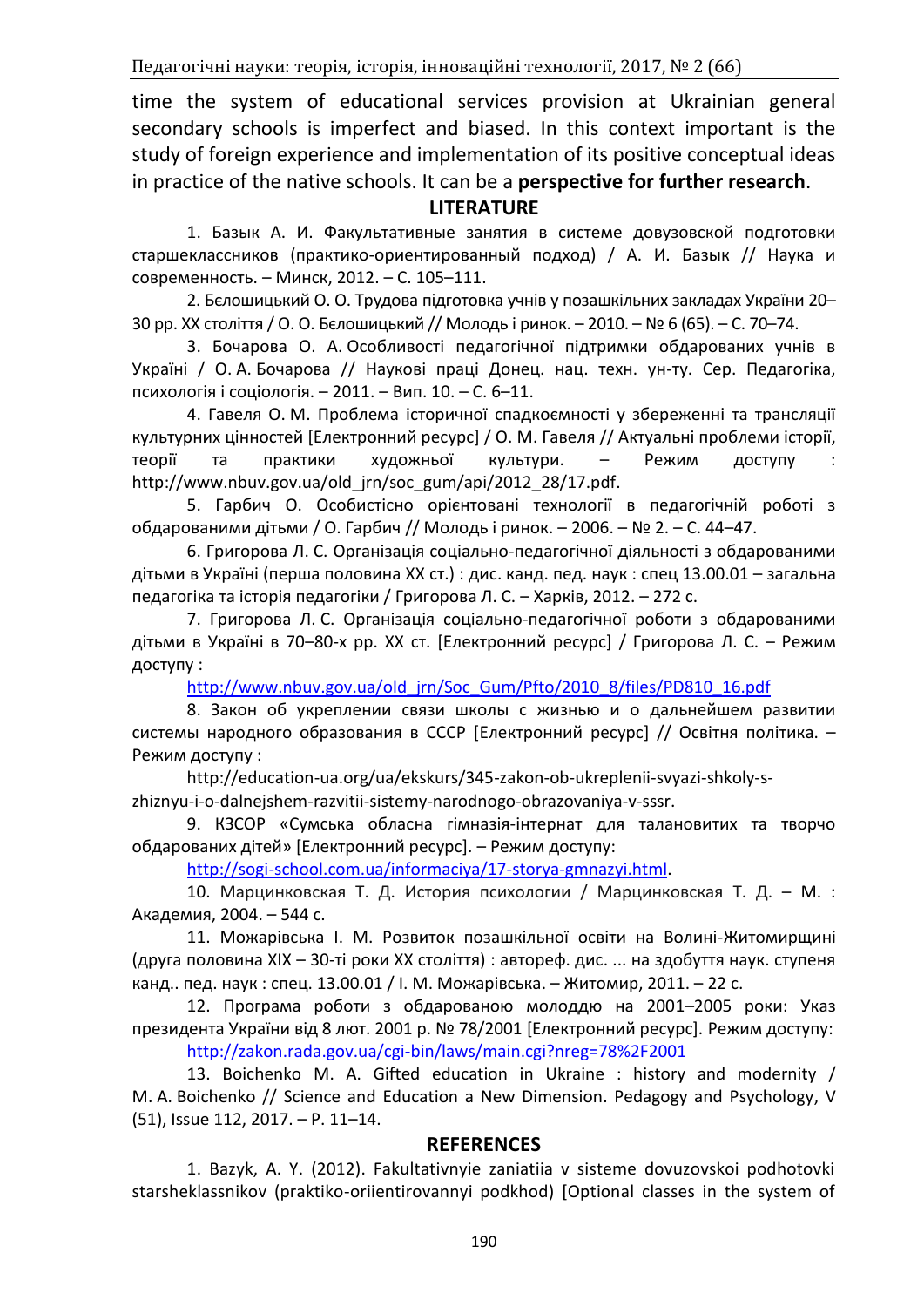pre-University training of higher school students (practice-oriented approach)]. *Nauka i sovremennost, 105–111.* Minsk.

2. Bieloshytskyi, O. O. (2010). Trudova pidhotovka uchniv u pozashkilnykh zakladakh Ukrainy 20–30 rr. XX stolittia [Labour training of students in out-of-school institutions of Ukraine in the 20–30-ies of the XX century]. *Molod i rynok, 6 (65)*, 70–74.

3. Bocharova, O. A. (2011). Osoblyvosti pedahohichnoi pidtrymky obdarovanykh uchniv v Ukraini [Peculiarities of pedagogical support of gifted pupils in Ukraine]. *Research works of Donetsk national technical university. Pedagogy, psychology and sociology, 10,* 6–11.

4. Havelia, O. M. Problema istorychnoi spadkoiemnosti u zberezhenni ta transliatsii kulturnykh tsinnostei [The problem of historical continuity in the preservation and transmission of cultural values]. *Aktualni problemy istorii, teorii ta praktyky khudozhnoi kultury.* Retrieved from: http://www.nbuv.gov.ua/old\_jrn/soc\_gum/api/2012\_28/17.pdf.

5. Harbych, O. (2006). Osobystisno oriientovani tekhnolohii v pedahohichnii roboti z obdarovanymy ditmy [The personality oriented pedagogical technologies in work with gifted children]. *Molod i rynok, 2,* 44–47.

6. Hryhorova, L. S. (2012). *Orhanizatsiia sotsialno-pedahohichnoi diialnosti z obdarovanymy ditmy v Ukraini (persha polovyna KhKh st.) [Organization of socio-pedagogical*  work with gifted children in Ukraine (first half of the XX century)] (PhD thesis). Kharkiv.

7. Hryhorova, L. S. Orhanizatsiia sotsialno-pedahohichnoi roboty z obdarovanymy ditmy v Ukraini v 70–80 rr. XX st. [Organization of social and pedagogical work with gifted children in Ukraine in the 70–80-ies of the XX century]. Retrieved from: [http://www.nbuv.gov.ua/old\\_jrn/Soc\\_Gum/Pfto/2010\\_8/files/PD810\\_16.pdf](http://www.nbuv.gov.ua/old_jrn/Soc_Gum/Pfto/2010_8/files/PD810_16.pdf)

8. Zakon ob ukreplenii sviazi shkoly s zhizniu i o dalneishem razvitii sistemy narodnoho obrazovaniia v SSSR [The law on the strengthening of ties of school with life and on further development of the public education system in the USSR]. *Osvitnia polityka.* Retrieved from: [http://education-ua.org/ua/ekskurs/345-zakon-ob-ukreplenii-svyazi-shkoly](http://education-ua.org/ua/ekskurs/345-zakon-ob-ukreplenii-svyazi-shkoly-s-zhiznyu-i-o-dalnejshem-razvitii-sistemy-narodnogo-obrazovaniya-v-sssr)[s-zhiznyu-i-o-dalnejshem-razvitii-sistemy-narodnogo-obrazovaniya-v-sssr](http://education-ua.org/ua/ekskurs/345-zakon-ob-ukreplenii-svyazi-shkoly-s-zhiznyu-i-o-dalnejshem-razvitii-sistemy-narodnogo-obrazovaniya-v-sssr)

9. *KZSOR "Sumska oblasna himnaziia-internat dlia talanovytykh ta tvorcho obdarovanykh ditei" [CESRC "Sumy regional gymnasium-boarding school for talented and gifted children"].* Retrieved from: [http://sogi-school.com.ua/informaciya/17-storya](http://sogi-school.com.ua/informaciya/17-storya-gmnazyi.html)[gmnazyi.html.](http://sogi-school.com.ua/informaciya/17-storya-gmnazyi.html)

10. Martsinkovskaia, T. D. (2004). *Istoriia psikholohii [History of psychology]*. M.: Akademiia.

11. Mozharivska, I. M. (2011). Rozvytok pozashkilnoi osvity na Volyni-Zhytomyrshchyni (druha polovyna XIX – 30-ti roky XX stolittia) [] (PhD thesis abstract). Zhytomyr.

12. *Prohrama roboty z obdarovanoiu moloddiu na 2001–2005 roky: Ukaz prezydenta Ukrainy vid 8 liut. 2001 r. № 78/2001 [Programme of work with gifted youth, 2001–2005: the decree of the President of Ukraine dated 8 Feb. 2001, No. 78/2001].* Retrieved from: [http://zakon.rada.gov.ua/cgi-bin/laws/main.cgi?nreg=78%2F2001.](http://zakon.rada.gov.ua/cgi-bin/laws/main.cgi?nreg=78%2F2001)

13. Boichenko, M. A. (2017). Gifted education in Ukraine: history and modernity. *Science and Education a New Dimension. Pedagogy and Psychology, V (51), Issue 112,* 11–14.

#### **РЕЗЮМЕ**

**Бойченко Марина.** Генезис образования одарённых в Украине.

*В статье освещен генезис образования одарённых в Украине в течение ХХ – начала XXI века. Выделены этапы развития образования одарённых в Украине, в частности: 1) 20–40 гг. ХХ ст. – создание системы внешкольного образования для одарённых школьников; 2) 50–60-е гг. ХХ ст. – дифференциация образовательных услуг для одаренных школьников; 3) 70–80-е гг. ХХ ст. – индивидуализация образовательных*